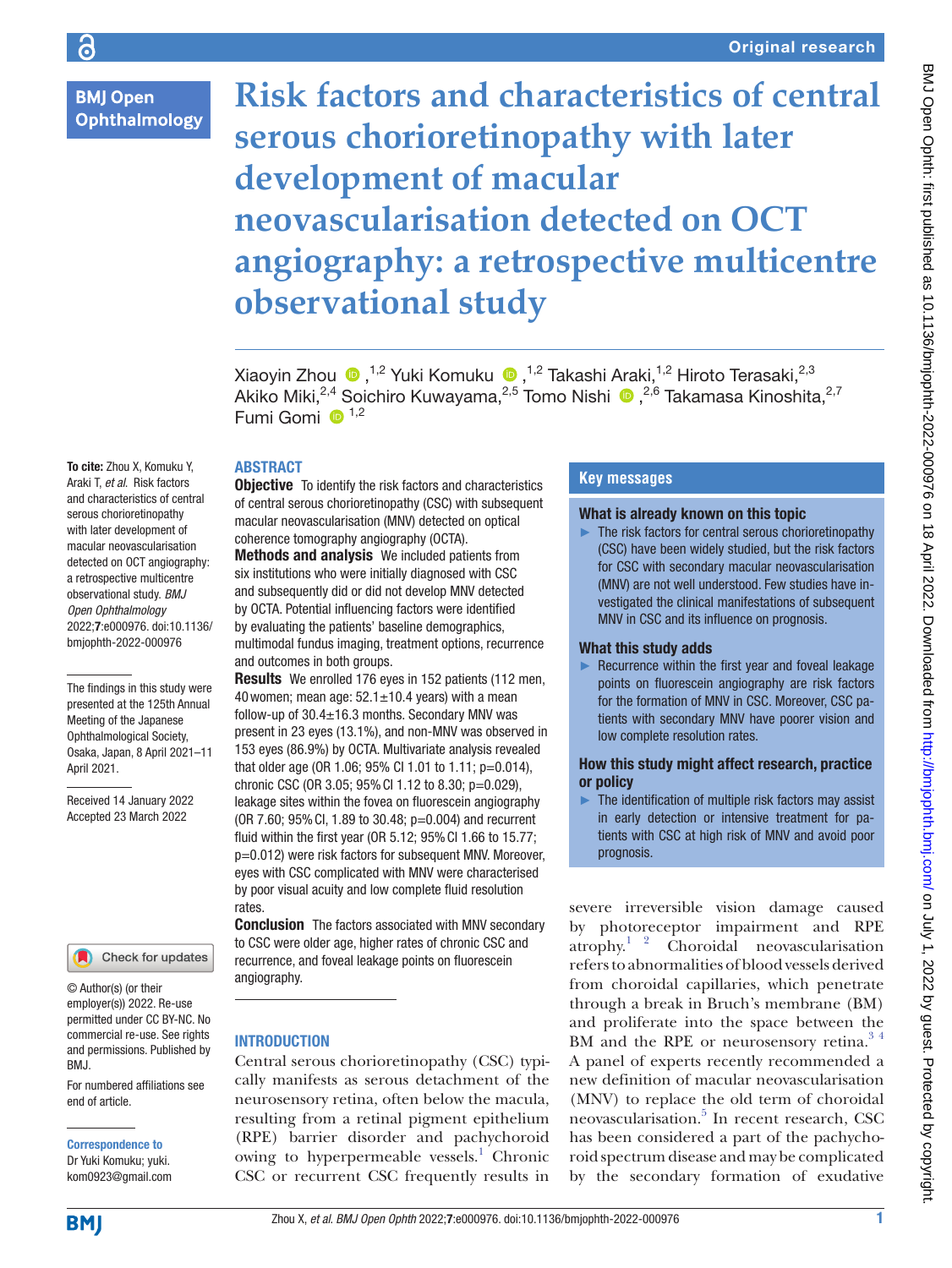$MNV<sup>67</sup>$ ; however, the mechanism of secondary MNV has not yet been determined. Some studies have found an increased prevalence of MNV after treatment with laser<sup>89</sup> or photodynamic therapy  $(PDT)^{9\;10}$  in CSC, which may be caused by rupture of the BM after laser therapy or choroidal ischaemia and excessive vascular endothelial growth factor (VEGF) production after PDT.<sup>[9](#page-6-5)</sup>

The emergence of optical coherence tomography angiography (OCTA), an innovative imaging technique that does not require a fluorescent dye, facilitates the visualisation of three-dimensional images of the retina and choroidal microcirculation.[3](#page-6-1) By comparing static tissue and locomotive blood cells, a split-spectrum amplitudedecorrelation angiography algorithm is implemented to improve the detection ability of blood flow signals and abnormal neovascularisation. $311$  Furthermore, the specificity and sensitivity of OCTA for detecting MNV are comparable with values obtained using invasive fluorescein angiography  $(FA).<sup>11</sup>$  $(FA).<sup>11</sup>$  $(FA).<sup>11</sup>$ 

Although the risk factors for CSC have been widely described, limited research regarding the risk factors for CSC with secondary MNV has been performed, and few studies have investigated the influence of MNV on recurrence and clinical manifestations. Therefore, using OCTA technology in a multicentre study, we comprehensively evaluated the potential risk factors and clinical characteristics of subsequent MNV in CSC and explored its influence on prognosis.

# MATERIALS AND METHODS **Patients**

We conducted a retrospective multicentre study that recruited CSC patients at the following six institutions from June 2013 to September 2020 (Japan Clinical Retina Study group): Hyogo College of Medicine, Kagoshima University, Kobe University, Nagoya City University Graduate School of Medical Sciences, Nara Medical University and Sapporo City General Hospital.

The diagnosis of CSC was mainly according to the presence of typical manifestations in multimodal imaging on OCT, FA and indocyanine green angiography (ICGA) as follows: (1) subretinal fluid (SRF) involving the macula, RPE changes, thickened subfoveal choroid on OCT; (2) single or multifocal leakage points on FA and ICGA; and (3) with or without choroidal vascular hyperfluorescence during the late phase of ICGA.<sup>[12](#page-6-7)</sup> Acute CSC was defined as the presence of visual symptoms within 6 months and with one or a few focal leakage points from the RPE, whereas chronic CSC was defined as having visual symptoms lasting for more than 6 months. We included eyes diagnosed as CSC with SRF that were followed up for at least 12 months without evidence of MNV confirmed by baseline OCTA. Eyes with intraretinal and subretinal haemorrhage or irregular RPE elevation indicative of MNV or polypoidal choroidal vasculopathy; a history of any retinal surgeries (except for PDT, focal laser or intraocular injection for treating CSC; cataract surgery) or other retinal and choroidal diseases, such as age-related

macular degeneration, tilted disc, uveitis, angioid streaks, pathological myopia and diabetic retinopathy; and incomplete imaging information for important parameters were excluded. The acquisition and analysis of clinical data were implemented without the requirement for written informed consent because of the retrospective and observational nature of the study. Some patient data in this study partially overlapped with our previous research[.13](#page-6-8)

# Ophthalmic examination

A comprehensive retinal imaging evaluation consisting of FA, ICGA (HRA2; Heidelberg Engineering, Heidelberg, Germany), OCT (Spectralis HRA-OCT; Heidelberg Engineering), and OCTA was performed. The OCTA images were captured using a DRI-OCT Triton device (Topcon, Tokyo, Japan), Spectralis OCT 2 (Heidelberg Engineering), or AngioPlex (Carl Zeiss Meditec, Dublin, California, USA) to scan a foveal area of 4.5×4.5mm or 6×6mm. An artefact removal option was used for this study. Three-dimensional angiographic images were obtained after the instrument was aligned with the macula, and then the four vascular slabs, including the superficial retina, deep retina, outer retina and choriocapillaris, were segmented automatically. Sequentially, MNV was confirmed as evidence of abnormal signals consistent with the pathological vascular component at the level of the outer retinal slab or choriocapillaris slab.

# Treatment and follow-up

Treatment was performed according to each doctor's discretion. Treatment with PDT was mainly indicated when the eye had persistent SRF over 3 months with subfoveal or parafoveal leakage point or diffuse RPE leakage. Focal laser photocoagulation was performed in eyes with focal extrafoveal leakage. The initial treatment options, including PDT (PDT alone or PDT combined with anti-VEGF/focal laser), focal laser photocoagulation and intravitreal anti-VEGF injection monotherapy, recurrence status since the first fluid resolution in our institutes, and outcomes, such as final best-corrected visual acuity (BCVA) and OCT findings, were recorded. During the follow-up, the presence or absence of MNV was determined by OCTA.

Eyes that were initially diagnosed as CSC and developed secondary MNV comprised the subsequent MNV group. Eyes with CSC that did not develop MNV comprised the non-MNV group. A comparison of the clinical parameters and imaging data between the two groups was performed to identify the factors associated with developing MNV.

The following medical record data were collected from every subject: age, sex, history of systemic steroid use, smoking status, follow-up duration, bilaterality of disease, acute or chronic course, spherical equivalent, BCVA at baseline and final visit, and treatment. In addition, the following imaging parameters were analysed: central retinal thickness, subfoveal choroidal thickness on OCT, leakage sites (within or outside the fovea), the number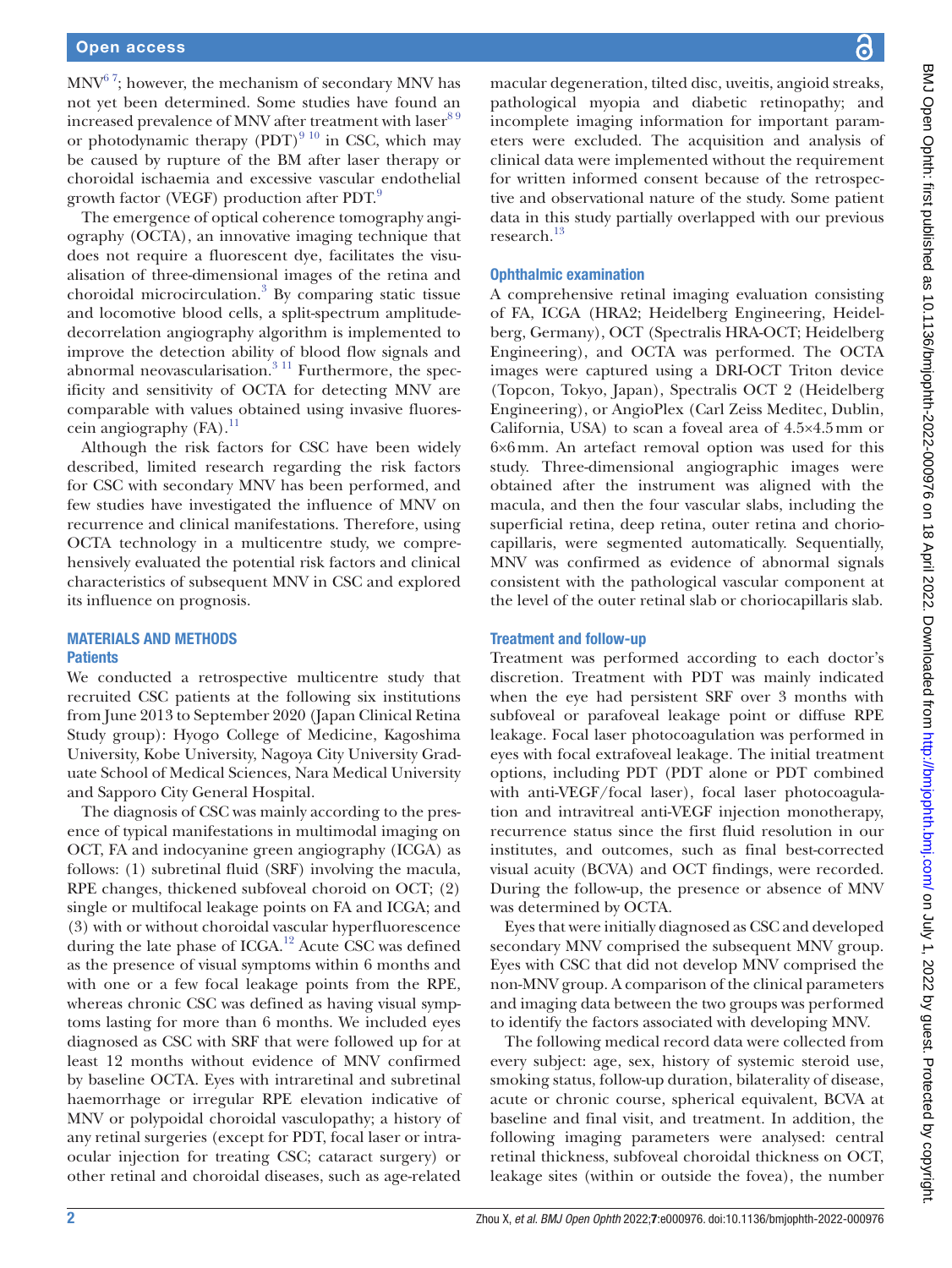of leakage points (single or multiple), intensity of fluorescein leakage (intense or non-intense) on FA, and choroidal vascular hyperpermeability (CVH) on ICGA at baseline.

# Statistical analysis

Analyses were performed with JMP Pro (V.14.0.0; SAS Institute). For continuous variables, the mean and SD were calculated. For discrete variables, the frequencies and percentages in each category were calculated. Group differences were assessed using the Mann-Whitney U test for continuous variables and Fisher's exact test or Pearson's  $\chi^2$  test for categorical variables. Independent variables with a p<0.05and near-significance were used in the multivariate logistic analysis. Statistical significance was determined when the p value was <0.05. To facilitate statistical analysis, BCVA was converted to the logarithm of the minimum angle of resolution (logMAR). The Bonferroni correction was used to adjust for multiple comparisons.

# Patient and public involvement

Patients or the public were not involved in our research.

# **RESULTS** Clinical characteristics

A total of 176 eyes in 152 patients (112 men, 40women) with a mean age of  $52.1 \pm 10.4$  years (range 31–82 years) were included in this study. Thirty-five patients had received systemic steroids (23.0%). Seventy patients  $(46.1\%)$  had a history of smoking, and no records were available for this parameter for 20 patients. Fifty-two patients were diagnosed with bilateral CSC (34.2%). Among the entire cohort, 109 eyes (61.9%) were diagnosed as acute CSC and 67 eyes (38.1%) as chronic CSC. During a mean follow-up of 30.4±16.3 months (range 12–87 months), 73 eyes (41.5%) experienced at least one episode of recurrent SRF, and 23 of 176 eyes (13.1%) were confirmed as MNV and categorised as the subsequent MNV group.

The baseline clinical characteristics and imaging manifestations of the patients in the two groups are demonstrated in [table](#page-2-0) 1. Patients in the subsequent MNV group tended to be older (mean age:  $57.2 \pm 10.7$  years; range 38–81 years) than the patients in the non-MNV group (mean age: 51.3±10.2 years; range 31–82 years; p=0.015). Chronic CSC was observed in 13 of the 23

<span id="page-2-0"></span>Table 1 Comparison of the clinical parameters and imaging findings between the non-MNV group and subsequent MNV group

| gioup                                         |                                |                                    |                                         |                      |
|-----------------------------------------------|--------------------------------|------------------------------------|-----------------------------------------|----------------------|
|                                               | <b>Total</b><br>$(n=176)$      | <b>Non-MNV</b> group<br>$(n=153)$  | <b>Subsequent MNV group</b><br>$(n=23)$ | P value              |
| Age (years)                                   | $52.1 \pm 10.4$                | $51.3 \pm 10.2$                    | $57.2 \pm 10.7$                         | $0.015*$             |
| Sex (male/female)                             | 112/40                         | 97/34                              | 15/6                                    | $0.800+$             |
| Systemic steroid use, n (%)                   | 35/152 (23.0)                  | 32/131 (24.4)                      | 3/21(14.3)                              | 0.409 <sub>†</sub>   |
| Smoking, n (%)                                | 70/152 (46.1)<br>(unknown: 20) | 60/131 (45.8)<br>(unknown: 19)     | 10/21 (47.6)<br>(unknown: 1)            | $0.493\dagger$       |
| Bilateral involvement, n (%)                  | 52/152 (34.2)                  | 46/131 (35.1)                      | 6/21(28.6)                              | $0.557+$             |
| Chronic CSC, n (%)                            | 67 (38.1)                      | 54 (35.3)                          | 13 (56.5)                               | $0.051$ <sup>+</sup> |
| SE (diopters)                                 | $-0.67 \pm 1.97$               | $-0.76 \pm 2.00$                   | $-0.11 \pm 1.72$                        | $0.124*$             |
| Initial BCVA, logMAR<br>(Snellen)             | $0.10+0.26$<br>(20/25)         | $0.09 + 0.26$<br>(20/25)           | $0.15 \pm 0.24$<br>(20/28)              | $0.120*$             |
| Central retinal thickness (µm)<br>(range)     | 359.32±134.42<br>$(110 - 953)$ | $362.3 + 138.1$<br>$(110 - 953)$   | $339.4 + 107.4$<br>$(207 - 671)$        | $0.440*$             |
| Choroidal thickness (µm) (range)              | 381.55±108.83<br>$(145 - 729)$ | $381.3 \pm 108.5$<br>$(145 - 729)$ | $383.3 \pm 113.5$<br>$(177 - 630)$      | $0.870*$             |
| Leakage sites within the fovea on FA, $n$ (%) | 15(8.5)                        | 10(6.5)                            | 5(21.7)                                 | $0.015\dagger$       |
| Multiple leakage points $(≥2)$ on FA, n $(%$  | 105 (59.7)                     | 91(59.5)                           | 14 (60.9)                               | 0.899 <sup>†</sup>   |
| Intense fluorescein leakage on FA, n (%)      | 74 (42.0)<br>(unknown: 58)     | 61 (39.9)<br>(unknown: 54)         | 13(56.5)<br>(unknown: 4)                | $0.194$ <sup>+</sup> |
| CVH on late-phase ICGA, n (%)                 | 142 (80.7)<br>(unknown: 11)    | 123 (80.4)<br>(unknown: 11)        | 19 (82.6)                               | 0.360 <sub>†</sub>   |

Values are the mean±SD or n (%).

\*Statistical analysis with the Mann-Whitney U test.

†Statistical analysis with Fisher's exact test or Pearson's  $\chi^2$  test.

BCVA, best-corrected visual acuity; CSC, central serous chorioretinopathy; CVH, choroidal vascular hyperpermeability; FA,

fluorescein angiography; ICGA, indocyanine green angiography; logMAR, logarithm of the minimum angle of resolution; MNV, macular neovascularisation; SE, spherical equivalent.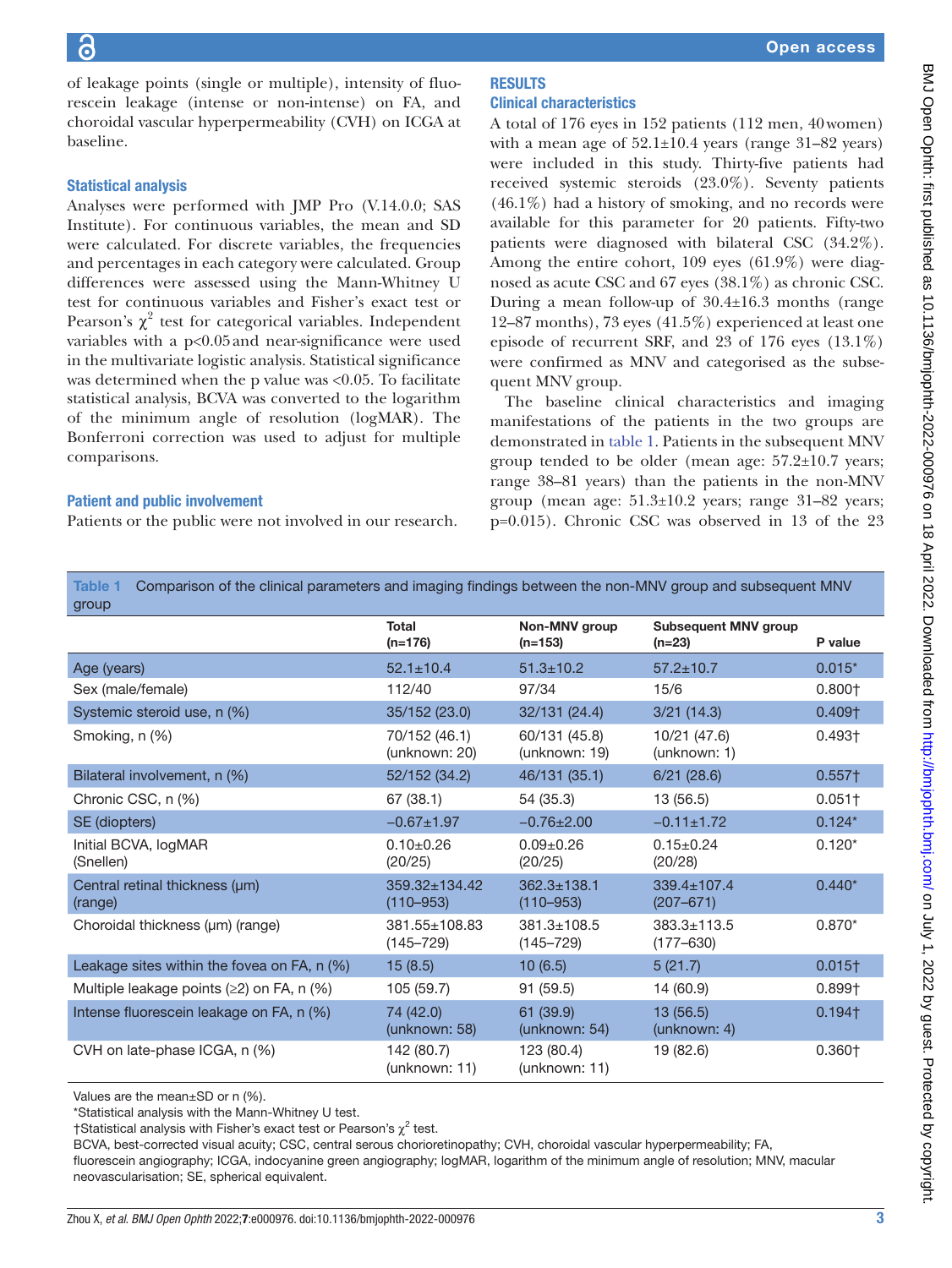

<span id="page-3-0"></span>Figure 1 The logarithm of the minimum angle of resolution (logMAR) best-corrected visual acuity (BCVA) at the initial and final visits in central serous chorioretinopathy eyes with and without macular neovascularisation (MNV). The mean logMAR BCVA at the final visit was significantly worse for eyes with MNV (\*\*p<0.001). Error bars represent the SD. NS, not significant.

eyes (56.5%) in the subsequent MNV group and 54 of the 153 eyes  $(35.3\%)$  in the non-MNV group (p=0.051). The mean baseline BCVA in the non-MNV group was 0.09±0.26 logMAR (range −0.18–1.40) compared with that of the subsequent MNV group with a logMAR of 0.15±0.24 (range −0.18 to 0.82; p=0.120; [figure](#page-3-0) 1). There were no statistically significant differences in sex, systemic steroid use, smoking history, bilateral involvement and spherical equivalent between the two groups.

Regarding the respective imaging results, no significant differences were found in central retinal thickness and choroidal thickness measured on OCT at baseline between the two groups (339.4±107.4µm and 383.3±113.5µm, respectively, in the subsequent MNV group and 362.3±138.1µm (p=0.440) and  $381.3\pm108.5\,\mu m$  (p=0.870), respectively, in the non-MNV group). Regarding the FA findings at baseline, five eyes (21.7%) that developed leakage within the fovea in the subsequent MNV group were compared with ten eyes  $(6.5\%)$  in the non-MNV group (p=0.015). However, the distribution of multiple leakage points (p=0.899) and the intensity of fluorescein leakage (p=0.194) between the two groups were not significantly different. Furthermore, areas of choroidal vascular permeability were detected in 19 eyes (82.6%) of patients with subsequent MNV and 123 eyes  $(80.4\%)$  of patients without MNV (p= $0.360$ ).

#### Treatment regimens

The proportions and differences in treatment regimens between the two groups are summarised in [table](#page-4-0) 2. In the non-MNV group, 89 eyes received PDT (58.2%), of which 10 eyes (6.5%) received PDT combined with focal laser treatment, two eyes (1.3%) received PDT combined with anti-VEGF therapy; 38 eyes (24.8%) received focal

laser treatment alone, 2 eyes (1.3%) were treated with anti-VEGF therapy alone, and 24 eyes (15.7%) underwent observation. In the subsequent MNV group, PDT was performed in 15 eyes (65.2%), of which PDT was combined with focal laser treatment in 4 eyes (17.4%) and anti-VEGF therapy in 1 eye (4.3%); focal laser treatment alone was performed in 2 eyes (8.7%), anti-VEGF therapy alone was performed in 1 eye, and observation was performed in 5 eyes (21.7%). There were no significant differences in treatment options between the two groups  $(p=0.163)$ .

# Recurrent macular fluid and outcomes

As shown in [table](#page-4-0) 2, the mean follow-up time was 30.0±16.2 months (range 13–72 months) in the non-MNV group and 32.8±17.5 months (range 12–87 months) in the MNV group (p=0.602). Recurrent SRF was detected in 73 of 176 cases  $(41.5\%)$  for the entire cohort, with 14  $(60.9\%)$  in the MNV group and 59 (38.6%) in the non-MNV group (p=0.043). Among these cases, nine eyes showed recurrence within the first year  $(39.1\%)$  in the MNV group compared with 30 eyes (19.6%) in the non-MNV group (Bonferroni corrected p=0.104).

The mean number of recurrent SRF episodes was not significantly different between the two groups: 1.5±0.5 in the MNV group and 1.3±0.6 in the non-MNV group (p=0.364). Moreover, the average time to first recurrence  $(p=0.301)$ , BCVA  $(p=0.311)$ , central retinal thickness (p=0.945), choroidal thickness (p=0.838), leakage sites  $(p=0.303)$ , numbers of leakage points on FA  $(p=0.419)$ , and distribution of CVH on ICGA (p=0.581) at the initial recurrence did not differ significantly between the groups.

Overall, the final BCVA was significantly worse in the subsequent MNV group (0.15±0.22 logMAR; range −0.18 to 2.00; p<0.001; [figure](#page-3-0) 1). Additionally, the final OCT results showed that the rate of incomplete fluid resolution (17 eyes; 73.9%) in the MNV group was significantly higher than that in the non-MNV group (48 eyes; 31.4%) (p<0.001). The specific distributions of the OCT manifestations are shown in [table](#page-4-0) 2.

In the multivariate analysis, older age (OR, 1.06; 95% CI 1.01 to 1.11; p=0.014), chronic CSC (OR 3.05; 95%CI 1.12 to 8.30; p=0.029), leakage sites involving the fovea on FA (OR 7.60; 95%CI 1.89 to 30.48; p=0.004) and recurrent SRF within the first year (OR 5.12; 95% CI 1.66 to 15.77; p=0.012) were independently associated with subsequent MNV [\(table](#page-4-1) 3).

# **DISCUSSION**

Although FA and ICGA remain the primary methods to detect MNV,<sup>[1](#page-6-0)</sup> OCTA may be used instead of conventional angiography as a noninvasive and rapid technique. $14$ OCTA has enabled the detection of concurrent type 1 MNV in eyes with CSC at a higher rate than expected, and the corresponding OCTA B-scans simultaneously provide valuable information for identifying the depth and thickness of MNV and accompanying fluid. $3^{15}$  In this study,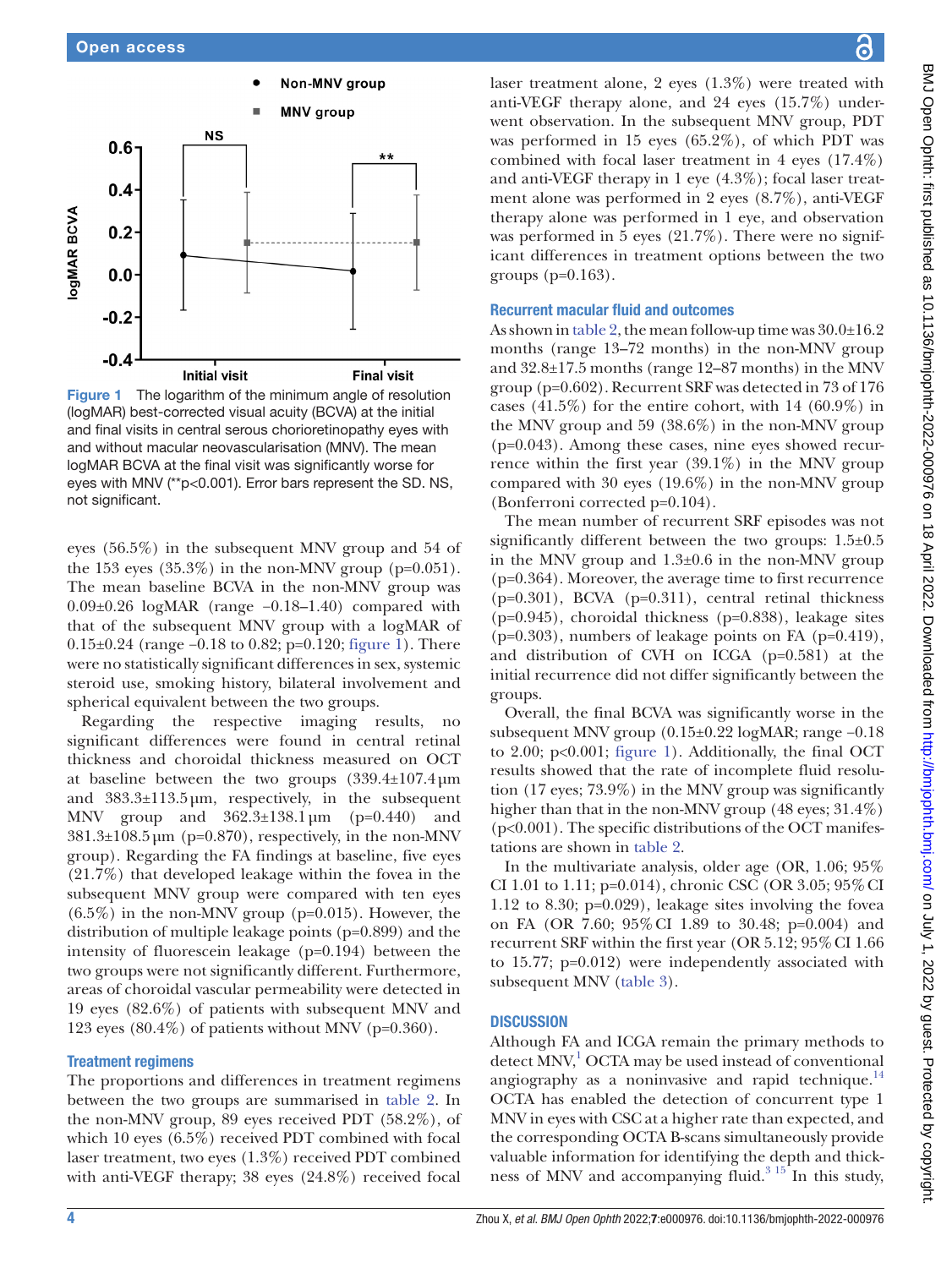<span id="page-4-0"></span>

| Differences in treatment regimens and outcomes between the non-MNV group and subsequent MNV group<br>Table 2 |                            |                                         |                           |  |  |
|--------------------------------------------------------------------------------------------------------------|----------------------------|-----------------------------------------|---------------------------|--|--|
|                                                                                                              | Non-MNV group<br>$(n=153)$ | <b>Subsequent MNV group</b><br>$(n=23)$ | P value                   |  |  |
| Follow-up period (months)                                                                                    | $30.0 \pm 16.2$            | $32.8 \pm 17.5$                         | $0.602*$                  |  |  |
| Treatment regimens                                                                                           |                            |                                         | 0.163                     |  |  |
| PDT, n (%)                                                                                                   | 89 (58.2)                  | 15(65.2)                                |                           |  |  |
| PDT alone, n (%)                                                                                             | 77 (50.3)                  | 10(43.5)                                |                           |  |  |
| PDT + anti-VEGF, n (%)                                                                                       | 2(1.3)                     | 1(4.3)                                  |                           |  |  |
| PDT + focal laser, n (%)                                                                                     | 10(6.5)                    | 4(17.4)                                 |                           |  |  |
| Focal laser, n (%)                                                                                           | 38 (24.8)                  | 2(8.7)                                  |                           |  |  |
| Anti-VEGF, n (%)                                                                                             | 2(1.3)                     | 1(4.3)                                  |                           |  |  |
| Total recurrence, n (%)                                                                                      | 59 (38.6)                  | 14 (60.9)                               | $0.043\dagger$            |  |  |
| Within the first year, n (%)                                                                                 | 30(19.6)                   | 9(39.1)                                 | $0.104$ <sup>+</sup>      |  |  |
| After the first year, $n$ (%)                                                                                | 29(19.0)                   | 5(21.7)                                 | $1.000 \uparrow \ddagger$ |  |  |
| Final BCVA, logMAR<br>(Snellen)                                                                              | $0.02 \pm 0.27$<br>(20/21) | $0.15 \pm 0.22$<br>(20/28)              | $< 0.001*$                |  |  |
| Incomplete resolution on final OCT, n (%)                                                                    | 48 (31.4)                  | 17 (73.9)                               | $< 0.001$ <sup>+</sup>    |  |  |
| SRF, n (%)                                                                                                   | 19 (12.4)                  | 8(34.8)                                 | $0.002\pm$                |  |  |
| PED, n (%)                                                                                                   | 23(15.0)                   | 3(13.0)                                 | $1.000 \pm 1.000$         |  |  |
| SRF + PED, n (%)                                                                                             | 1(0.7)                     | 6(26.1)                                 | $< 0.001$ ±               |  |  |
| Macular oedema, n (%)                                                                                        | 5(3.3)                     | 0                                       | $1.000 \pm$               |  |  |

Values are the mean±SD or n (%).

\*Statistical analysis with the Mann-Whitney U test.

†Statistical analysis with Fisher's exact test or Pearson's  $\chi^2$  test.

‡Bonferroni-adjusted p values.

anti-VEGF, anti-vascular endothelial growth factor; BCVA, best-corrected visual acuity; logMAR, logarithm of the minimum angle of resolution; MNV, macular neovascularisation; OCT, optical coherence tomography; PDT, photodynamic therapy; PED, pigment epithelial detachment; SRF, subretinal fluid.

cases presenting with MNV or polypoidal choroidal vasculopathy at the first visit were excluded by OCTA, and the incidence of subsequent MNV was 13.1%, which is within the range of  $2\% - 24\%$  reported in previous studies.<sup>16–19</sup> Our study found that older age, chronic CSC, recurrent

<span id="page-4-1"></span>Table 3 Risk factors associated with the development of macular neovascularisation in patients with CSC in the multivariate logistic analysis

| OR (95% CI)                    | P value   |
|--------------------------------|-----------|
| 1.06 $(1.01 \text{ to } 1.11)$ | $0.014*$  |
| 3.05 (1.12 to 8.30)            | $0.029*$  |
| 7.60 (1.89 to 30.48)           | $0.004*$  |
| 5.12 (1.66 to 15.77)           | $0.012*t$ |
| 2.06 (0.54 to 7.92)            | $0.873 +$ |
|                                |           |

\*Statistically significant (p<0.05);

†Bonferroni-adjusted p values.

CSC, central serous chorioretinopathy; FA, fluorescein angiography.

SRF episodes within the first year or leakage within the fovea on FA were associated with secondary MNV. Worse visual acuity and incomplete fluid regression were more prominent in CSC patients with subsequent MNV.

A recent single-centre study analysed the OCT risk factors for macular complications in eyes with 'resolved' chronic CSC and revealed that intraretinal hyperreflective foci, inner choroidal attenuation and presence of macular complications in the fellow eye are associated with an increased risk of MNV development.<sup>20</sup> Our multicentre study focused on the active episode of CSC using multimodal imaging, which may be conducive to the timely diagnosis, treatment and management of patients in the active stage.

Our findings are consistent with other studies showing that patients in the subsequent MNV group were older than those in the non-MNV group.<sup>10 18 21</sup> Flat RPE elevation, which suggests MNV, was observed frequently in patients with CSC aged 50–70 years.<sup>22</sup> Dansingani *et al* reported that senility and fragility of the BM and RPE in older patients might cause susceptibility to subsequent neovascularisation.<sup>[23](#page-6-14)</sup> In this study, we found no obvious gender predominance in the prevalence of MNV, with incidence rates of 13.4% in men and 15.0% in women, as confirmed in a previous report. $24$  However, this result was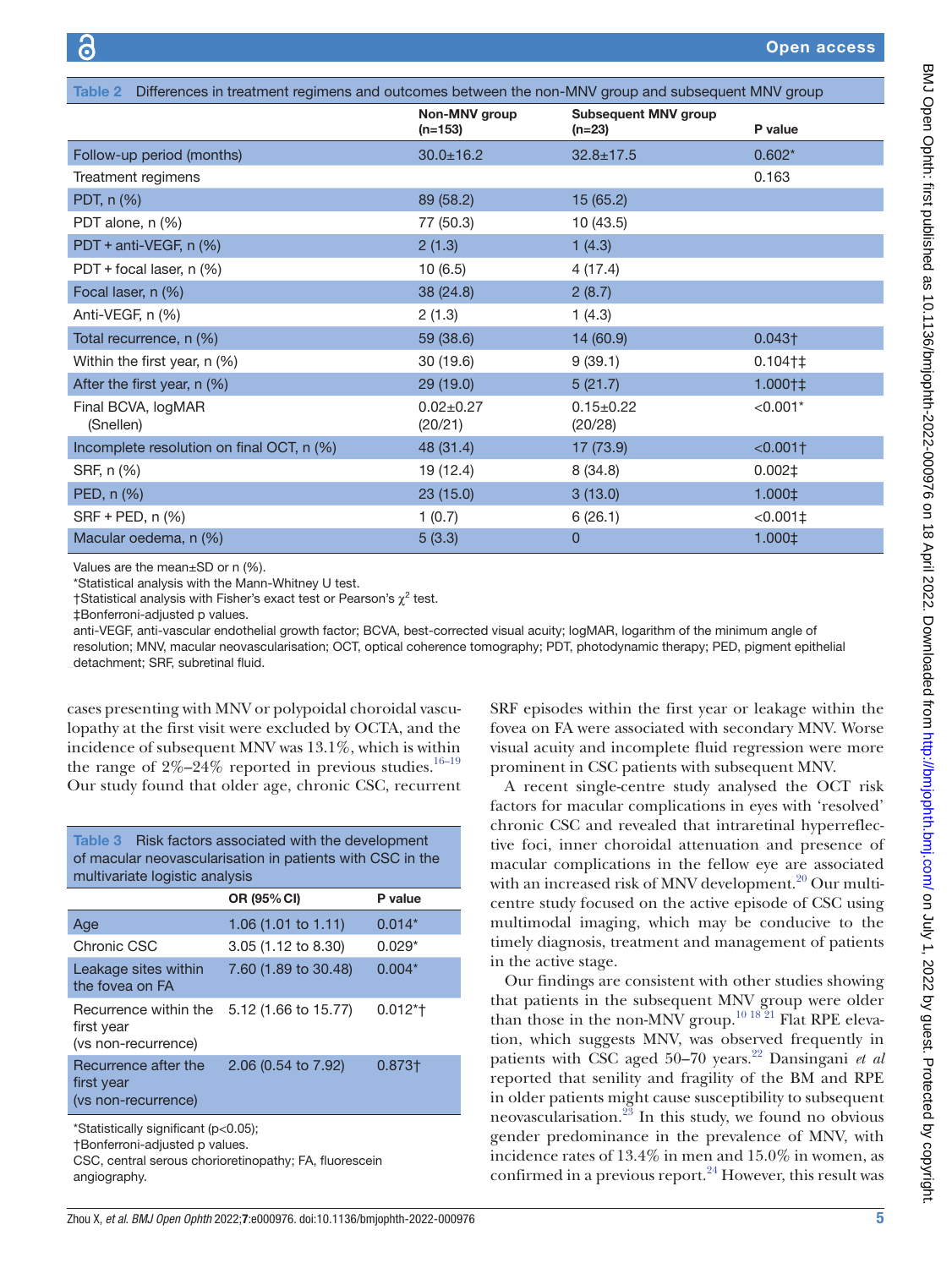in contrast to another study reporting that the incidence of MNV was higher in women with CSC.<sup>25</sup> Hence, further research is warranted to address this discrepancy.

Chronic CSC predisposes patients to the emergence of MNV.[19 26](#page-6-17) Our study showed that 56.5% of eyes in the MNV group had chronic CSC, and the rate was higher than that in the non-MNV group. Fung *et al* reported that the development of MNV is more common in older patients with long-term  $CSC<sup>27</sup>$  The theoretical mechanism is a defect in the BM caused by chronic RPE changes and detachment that stimulates the proliferation of endothelial cells from the sub-RPE area.<sup>28</sup> Remarkably, acute CSC cases accounted for 43.5% of the cases in the MNV group, suggesting that we should not neglect the possibility of neovascularisation in acute CSC.

Leakage points within the fovea were associated with secondary MNV, and to our knowledge, this interesting association has not been confirmed previously. The proportion of patients with leakage points starting from the fovea was only 6.5% in the non-MNV group compared with 21.7% in the MNV group. A previous study discovered that most leakage points were located 0.5mm from the central fovea and the upper nasal quadrant in CSC, and the authors suggested that such a disturbance potentially stemmed from abnormal structures in the superjacent retina or the subjacent choroid.<sup>29</sup> It is well known that a leakage point typically indicates a defect in the underlying  $RPE$ ,  $^{30}$  31 and changes in the RPE were confined to the areas of CVH and thickened choroid by ICGA and OCT.[32](#page-7-0) Lee *et al* identified that the majority of MNV lesions were located in the subfoveal and juxtafoveal regions[.24](#page-6-15) Consequently, it is speculated that foveal leakage points may be a potential predictor of MNV.

CVH, choroidal vasodilation and increased choroidal thickness are representative characteristics of pachychoroid spectrum diseases.<sup>33</sup> In this study, neither choroidal thickness nor the presence of CVH at baseline differed significantly between the MNV and non-MNV groups. The lack of association with CVH was consistent with the findings of Lee *et al*<sup>24</sup>; however, another report<sup>25</sup> showed that CVH was detected more frequently in the MNV group while choroidal thickness was not significantly different in CSC with and without MNV. Matsumoto *et al* reported thinner choroidal thickness in PNV compared with that in CSC. $34$  Considering these results, it appears to be difficult to predict subsequent MNV using baseline choroidal thickness and CVH.

Full or half-fluence PDT has proven pivotal in the treatment of  $\text{CSC.}^{35}$  In this study, the majority of patients were referred from primary clinics to our major hospitals due to their visual complaints, which might explain the relatively higher rate and earlier timing of PDT. However, PDT might cause choroidal ischaemia and induce subsequent MNV.<sup>[9](#page-6-5)</sup> The initial treatments in the two groups in this study were not substantially different, and a risk of PDT was not confirmed. We found a high recurrence rate of CSC associated with MNV of 60.9%. Yeo *et al* hypothesised that choroidal ischaemia

resulting from recurrent episodes of CSC could induce the development of secondary MNV. $^{21}$  In the study by Fung *et al*, the mean time between CSC diagnosis and MNV detection was 139 months.<sup>27</sup> Because it was difficult to confirm a cause–effect relationship between SRF recurrence and MNV development, we considered recurrence within the first year as a potential factor suggesting earlier development of MNV. Taken together, it is possible that the recurrent SRF accumulation and chronic course cooperatively led to the attenuation of the inner choroid and choriocapillaris, causing an ischaemic microenvironment that promoted VEGF release and consequent neovascularisation.[21 23](#page-6-22) In addition, the senility and fragility of the BM-RPE complex in older patients allow choroidal vessels to penetrate the sub-RPE space. $23$ 

Few studies have explored the recurrence characteristics of CSC in relation to MNV. In the subsequent MNV group, Final BCVA was significantly worse, and the rate of incomplete fluid resolution was significantly higher compared with those in the non-MNV group in the current study. A recent report showed that the anti-VEGF response was highly variable and often incomplete for secondary MNV in CSC.<sup>[36](#page-7-4)</sup> However, the results suggested that earlier detection of MNV and prior anti-VEGF treatment would result in better treatment responses. Of note, the proper diagnosis of MNV in pachychoroid eyes may be challenging using ICGA because of the hyperfluorescent presence of late washout compared with late plaque hyperfluorescence in age-related macular disease associated with MNV, whereas OCTA provides a useful diagnostic method for the identification of neovascular networks and flat irregular pigment epithelial detachment in pachychoroid eyes.[37 38](#page-7-5) Consequently, early identification of MNV using OCTA and prompt therapy are recommended to prevent a poor prognosis.

There were several limitations to the current study. Given the inadequacy of retrospective studies, short follow-up period, comparatively limited cases of neovascular CSC and lack of a standard methodology for reviewing the entire course of each participant in this study, our findings may lack generalisability. Because the exact time of MNV occurrence was unknown, we chose multivariate logistic regression analysis rather than a multivariate Cox regression model to estimate risk factors in the MNV group. Prospective and bias-free investigations are warranted to evaluate the characteristics and prognosis of patients with CSC under the influence of MNV.

In conclusion, our multicentre clinical research provided essential insight into the risk factors for MNV development, including older age, chronic course, SRF recurrence within the first year and foveal leakage points on FA. CSC patients with MNV were characterised by poorer visual acuity and a higher rate of incomplete fluid resolution. A longitudinal clinical study is required for further investigation.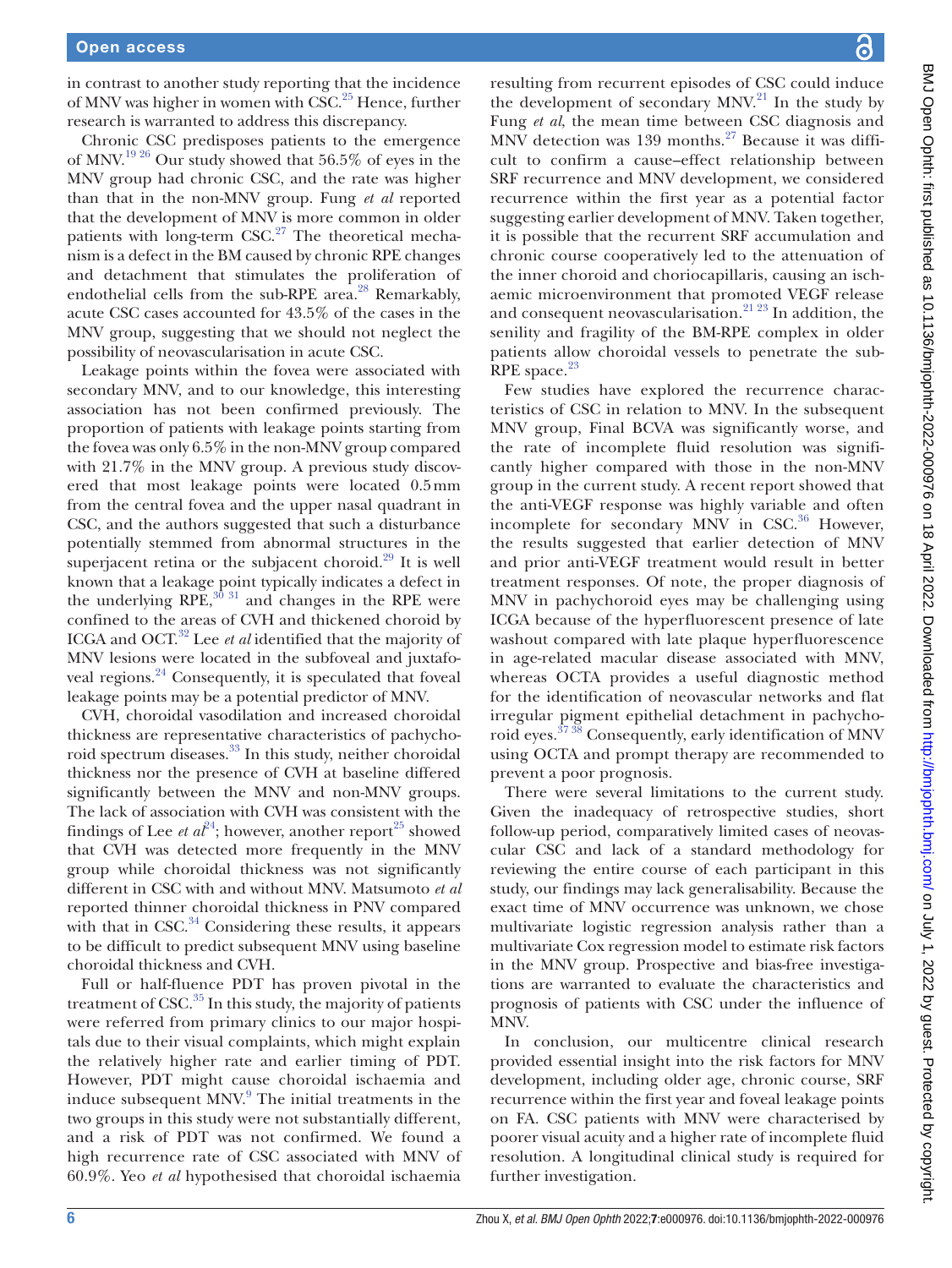# Open access

# Author affiliations

<sup>1</sup>Department of Ophthalmology, Hyogo College of Medicine, Nishinomiya, Hyogo, Japan

<sup>2</sup>Japan Clinical Retina Study (JCREST) group, Kagoshima, Kagoshima, Japan 3 Department of Ophthalmology, Kagoshima University, Kagoshima, Kagoshima, Japan

<sup>4</sup>Department of Ophthalmology, Kobe University Graduate School of Medicine, Kobe, Japan

5 Department of Ophthalmology and Visual Science, Nagoya City University Graduate School of Medical Sciences, Nagoya, Japan

6 Department of Ophthalmology, Nara Medical University, Kashihara, Nara, Japan <sup>7</sup>Department of Ophthalmology, Sapporo City General Hospital, Sapporo, Japan

Acknowledgements We thank Claire Barnes, PhD, Jane Charbonneau, DVM, and Melissa Crawford, PhD, from Edanz ([https://jp.edanz.com/ac\)](https://jp.edanz.com/ac) for editing a draft of this manuscript.

Contributors Designing and conducting the study: YK and FG. Writing the manuscript: XZ. Collecting the data: XZ, TA, HT, AM, SK, TN and TK. Analysis and interpretation of the data: XZ. Critical revision of the manuscript: FG, YK, TK and AM. Guarantor: YK.

Funding This study was supported by grants from the Japan Society for the Promotion of Science (19K09963) and the Hyogo Innovative Challenge Project at Hyogo College of Medicine.

Competing interests None declared.

Patient and public involvement Patients and/or the public were not involved in the design, or conduct, or reporting, or dissemination plans of this research.

### Patient consent for publication Not applicable.

Ethics approval The current study was performed following the Declaration of Helsinki and approved by the ethics committees of all participating facilities (Hyogo College of Medicine (No. 3251), Kagoshima University (No. 190273), Kobe University (No. B190181), Nagoya City University Graduate School of Medical Sciences (No. 60-19-0204), Nara Medical University (No. 1464) and Sapporo City General Hospital (No. R01-059-592)).

Provenance and peer review Not commissioned; externally peer reviewed.

Data availability statement Data are available on reasonable request. Datasets for this study are available from the corresponding author on reasonable request.

Open access This is an open access article distributed in accordance with the Creative Commons Attribution Non Commercial (CC BY-NC 4.0) license, which permits others to distribute, remix, adapt, build upon this work non-commercially, and license their derivative works on different terms, provided the original work is properly cited, appropriate credit is given, any changes made indicated, and the use is non-commercial. See:<http://creativecommons.org/licenses/by-nc/4.0/>.

#### ORCID iDs

Xiaoyin Zhou <http://orcid.org/0000-0003-0642-0332> Yuki Komuku<http://orcid.org/0000-0002-7107-6366> Tomo Nishi <http://orcid.org/0000-0001-9930-7026> Fumi Gomi <http://orcid.org/0000-0003-0807-8817>

# **REFERENCES**

- <span id="page-6-0"></span>1 Kaye R, Chandra S, Sheth J, *et al*. Central serous chorioretinopathy: an update on risk factors, pathophysiology and imaging modalities. *[Prog Retin Eye Res](http://dx.doi.org/10.1016/j.preteyeres.2020.100865)* 2020;79:100865.
- 2 van Rijssen TJ, van Dijk EHC, Yzer S, *et al*. Central serous chorioretinopathy: towards an evidence-based treatment guideline. *[Prog Retin Eye Res](http://dx.doi.org/10.1016/j.preteyeres.2019.07.003)* 2019;73:100770.
- <span id="page-6-1"></span>3 de Carlo TE, Bonini Filho MA, Chin AT, *et al*. Spectral-domain optical coherence tomography angiography of choroidal neovascularization. *[Ophthalmology](http://dx.doi.org/10.1016/j.ophtha.2015.01.029)* 2015;122:1228–38.
- 4 Savastano MC, Lumbroso B, Rispoli M. In vivo characterization of retinal vascularization morphology using optical coherence tomography angiography. *[Retina](http://dx.doi.org/10.1097/IAE.0000000000000635)* 2015;35:2196–203.
- <span id="page-6-2"></span>5 Spaide RF, Jaffe GJ, Sarraf D, *et al*. Consensus nomenclature for reporting neovascular age-related macular degeneration data: consensus on neovascular age-related macular degeneration nomenclature study group. *[Ophthalmology](http://dx.doi.org/10.1016/j.ophtha.2019.11.004)* 2020;127:616–36.
- <span id="page-6-3"></span>6 Arrigo A, Bordato A, Aragona E, *et al*. Macular neovascularization in AMD, CSC and best vitelliform macular dystrophy: quantitative OCTA detects distinct clinical entities. *[Eye](http://dx.doi.org/10.1038/s41433-021-01396-2)* 2021;35:3266–76.
- 7 Hagag AM, Chandra S, Khalid H. Multimodal imaging in the management of choroidal neovascularization secondary to central serous chorioretinopathy. *J Clin Med* 1934;2020:9.
- <span id="page-6-4"></span>8 Pikkel J, Rumelt S. Intravitreal bevacizumab for choroidal neovascularization secondary to laser photocoagulation for central serous chorioretinopathy. *[Eur J Ophthalmol](http://dx.doi.org/10.5301/ejo.5000036)* 2012;22:488–91.
- <span id="page-6-5"></span>9 Chhablani J, Pichi F, Silva R, *et al*. Antiangiogenics in choroidal neovascularization associated with laser in central serous chorioretinopathy. *[Retina](http://dx.doi.org/10.1097/IAE.0000000000000804)* 2016;36:901–8.
- <span id="page-6-12"></span>10 Wu J-S, Chen S-N. Optical coherence tomography angiography for diagnosis of choroidal neovascularization in chronic central serous chorioretinopathy after photodynamic therapy. *[Sci Rep](http://dx.doi.org/10.1038/s41598-019-45080-8)* 2019;9:9040.
- <span id="page-6-6"></span>11 Bonini Filho MA, de Carlo TE, Ferrara D, *et al*. Association of choroidal neovascularization and central serous chorioretinopathy with optical coherence tomography angiography. *[JAMA Ophthalmol](http://dx.doi.org/10.1001/jamaophthalmol.2015.1320)* 2015;133:899–906.
- <span id="page-6-7"></span>12 Daruich A, Matet A, Dirani A, *et al*. Central serous chorioretinopathy: recent findings and new physiopathology hypothesis. *[Prog Retin Eye](http://dx.doi.org/10.1016/j.preteyeres.2015.05.003)  [Res](http://dx.doi.org/10.1016/j.preteyeres.2015.05.003)* 2015;48:82–118.
- <span id="page-6-8"></span>13 Araki T, Ishikawa H, Iwahashi C, *et al*. Central serous chorioretinopathy with and without steroids: a multicenter survey. *[PLoS One](http://dx.doi.org/10.1371/journal.pone.0213110)* 2019;14:e0213110.
- <span id="page-6-9"></span>14 Hu J, Qu J, Piao Z, *et al*. Optical coherence tomography angiography compared with indocyanine green angiography in central serous chorioretinopathy. *[Sci Rep](http://dx.doi.org/10.1038/s41598-019-42623-x)* 2019;9:6149.
- 15 Novais EA, Adhi M, Moult EM, *et al*. Choroidal neovascularization analyzed on ultrahigh-speed swept-source optical coherence tomography angiography compared to spectral-domain optical coherence tomography angiography. *[Am J Ophthalmol](http://dx.doi.org/10.1016/j.ajo.2016.01.011)* 2016;164:80–8.
- <span id="page-6-10"></span>16 Mrejen S, Balaratnasingam C, Kaden TR, *et al*. Long-term visual outcomes and causes of vision loss in chronic central serous chorioretinopathy. *[Ophthalmology](http://dx.doi.org/10.1016/j.ophtha.2018.12.048)* 2019;126:576–88.
- 17 Loo RH, Scott IU, Flynn HW, *et al*. Factors associated with reduced visual acuity during long-term follow-up of patients with idiopathic central serous chorioretinopathy. *[Retina](http://dx.doi.org/10.1097/00006982-200202000-00004)* 2002;22:19–24.
- 18 Spaide RF, Campeas L, Haas A, *et al*. Central serous chorioretinopathy in younger and older adults. *[Ophthalmology](http://dx.doi.org/10.1016/S0161-6420(96)30386-2)* 1996;103:2070–80.
- <span id="page-6-17"></span>19 Savastano MC, Rispoli M, Lumbroso B. The incidence of neovascularization in central serous chorioretinopathy by optical coherence tomography angiography. *[Retina](http://dx.doi.org/10.1097/IAE.0000000000002810)* 2021;41:302–8.
- <span id="page-6-11"></span>20 Borrelli E, Battista M, Sacconi R, *et al*. OCT risk factors for 3-year development of macular complications in eyes with "resolved" chronic central serous chorioretinopathy. *[Am J Ophthalmol](http://dx.doi.org/10.1016/j.ajo.2020.10.011)* 2021;223:129–39.
- <span id="page-6-22"></span>21 Yeo JH, Oh R, Kim YJ, *et al*. Choroidal neovascularization secondary to central serous chorioretinopathy: OCT angiography findings and risk factors. *[J Ophthalmol](http://dx.doi.org/10.1155/2020/7217906)* 2020;2020:1–9.
- <span id="page-6-13"></span>22 Tanaka C, Iwahashi C, Komuku Y, *et al*. Clinical characteristics of central serous chorioretinopathy in patients by age. *[Jpn J](http://dx.doi.org/10.1007/s10384-021-00861-5)  [Ophthalmol](http://dx.doi.org/10.1007/s10384-021-00861-5)* 2021;65:761–8.
- <span id="page-6-14"></span>23 Dansingani KK, Balaratnasingam C, Klufas MA, *et al*. Optical coherence tomography angiography of shallow irregular pigment epithelial detachments in pachychoroid spectrum disease. *[Am J](http://dx.doi.org/10.1016/j.ajo.2015.08.028)  [Ophthalmol](http://dx.doi.org/10.1016/j.ajo.2015.08.028)* 2015;160:1243–54.
- <span id="page-6-15"></span>24 Lee G-I, Kim AY, Kang SW, *et al*. Risk factors and outcomes of choroidal neovascularization secondary to central serous chorioretinopathy. *[Sci Rep](http://dx.doi.org/10.1038/s41598-019-40406-y)* 2019;9:3927.
- <span id="page-6-16"></span>25 Shiragami C, Takasago Y, Osaka R, *et al*. Clinical features of central serous chorioretinopathy with type 1 choroidal neovascularization. *[Am J Ophthalmol](http://dx.doi.org/10.1016/j.ajo.2018.06.009)* 2018;193:80–6.
- 26 Liu T, Lin W, Zhou S, *et al*. Optical coherence tomography angiography of flat irregular pigment epithelial detachments in central serous chorioretinopathy. *[Br J Ophthalmol](http://dx.doi.org/10.1136/bjophthalmol-2019-315318)* 2021;105:233–8.
- <span id="page-6-18"></span>27 Fung AT, Yannuzzi LA, Freund KB. Type 1 (sub-retinal pigment epithelial) neovascularization in central serous chorioretinopathy masquerading as neovascular age-related macular degeneration. *[Retina](http://dx.doi.org/10.1097/IAE.0b013e3182680a66)* 2012;32:1829–37.
- <span id="page-6-19"></span>28 Pang CE, Freund KB. Pachychoroid neovasculopathy. *[Retina](http://dx.doi.org/10.1097/IAE.0000000000000331)* 2015;35:1–9.
- <span id="page-6-20"></span>29 Spitznas M, Huke J. Number, shape, and topography of leakage points in acute type I central serous retinopathy. *[Graefes Arch Clin](http://dx.doi.org/10.1007/BF02334172)  [Exp Ophthalmol](http://dx.doi.org/10.1007/BF02334172)* 1987;225:437–40.
- <span id="page-6-21"></span>30 Fujimoto H, Gomi F, Wakabayashi T, *et al*. Morphologic changes in acute central serous chorioretinopathy evaluated by fourier-domain optical coherence tomography. *[Ophthalmology](http://dx.doi.org/10.1016/j.ophtha.2008.01.021)* 2008;115:1494–500.
- 31 Maltsev DS, Kulikov AN, Chhablani J. Topography-guided identification of leakage point in central serous chorioretinopathy: a base for fluorescein angiography-free focal laser photocoagulation. *[Br J Ophthalmol](http://dx.doi.org/10.1136/bjophthalmol-2017-311338)* 2018;102:1218–25.